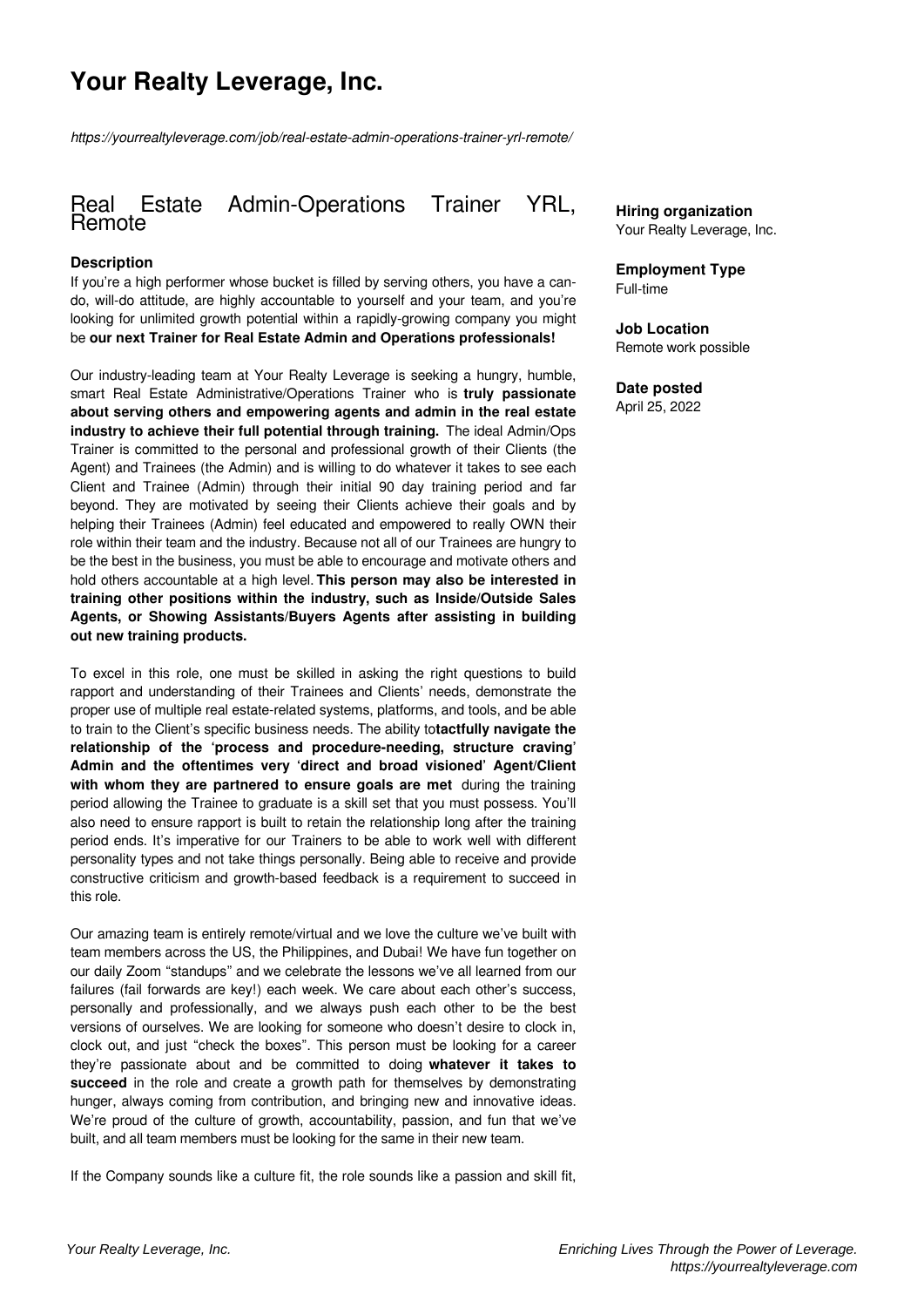and you have succeeded in your own prior administrative roles in the real estate industry we would love to speak with you about this amazing opportunity!

#### **Responsibilities**

- Train all Trainees (Admin) through their initial 90 day training period utilizing the models and systems provided by the Client and YRL
- Create custom 30-60-90 day goals and training plans for each Trainee (Admin)
- Enforce high-level accountability with Trainees (Admin) in order to ensure they are meeting their goals and graduate from the training program
- Enforce high-level accountability and leadership with Clients (Agent) to ensure their Trainee is getting what they need from the Team in order to succeed in their role
- Communicate directly and honestly and remain in constant alignment with the Agent (Client) to ensure successful completion of the training period
- Remain up to date with the latest Real Estate technology, software, tools, systems, and models to deliver the most comprehensive training experience to all clients and Trainees
- Assist in creating educational training programs and video content to improve our offerings on an ongoing basis
- Build relationships and rapport with other industry professionals to establish yourself as a thought leader in our industry

Lead/Attend the following weekly training calls and/or meetings:

- Onboarding calls with new Clients
- Orientation calls with new Trainees
- Weekly one-on-one calls with Trainees
- Weekly Training Mastermind Calls
- Two Weekly Group calls with all Trainees
- Any additional calls required to support Trainees and Clients during their initial training period
- Weekly Alignment calls with Clients
- Attend Weekly Departmental and Company meetings
- Conduct webinars on behalf of the Training Department and Company once per quarter

### **Qualifications**

- 2+ years of experience in the Real Estate industry as an Executive Assistant, Director of Operations, Listing Coordinator, Transaction Coordinator, or similar role is required. *If you have only worked as a producing Agent or Property Manager and have never trained another agent or admin this may not be the best role for you.*
- Knowledge of Real Estate marketing methods and best practices
- Knowledge of Real Estate Listing/Seller best practices
- Knowledge of Real Estate Buyer/Contract best practices
- Knowledge of Real Estate Database/CRM software, transaction management systems, and electronic signature programs
- Knowledge of effective training and/or coaching methods, and/or willingness to learn
- High-level communication skills and the ability to convey information to multiple parties verbally and in writing
- Assertiveness in situations requiring you to push a Trainee (Admin) to meet their goals and agreed-upon standards and/or have direct expectations based conversations with Clients (Agents)